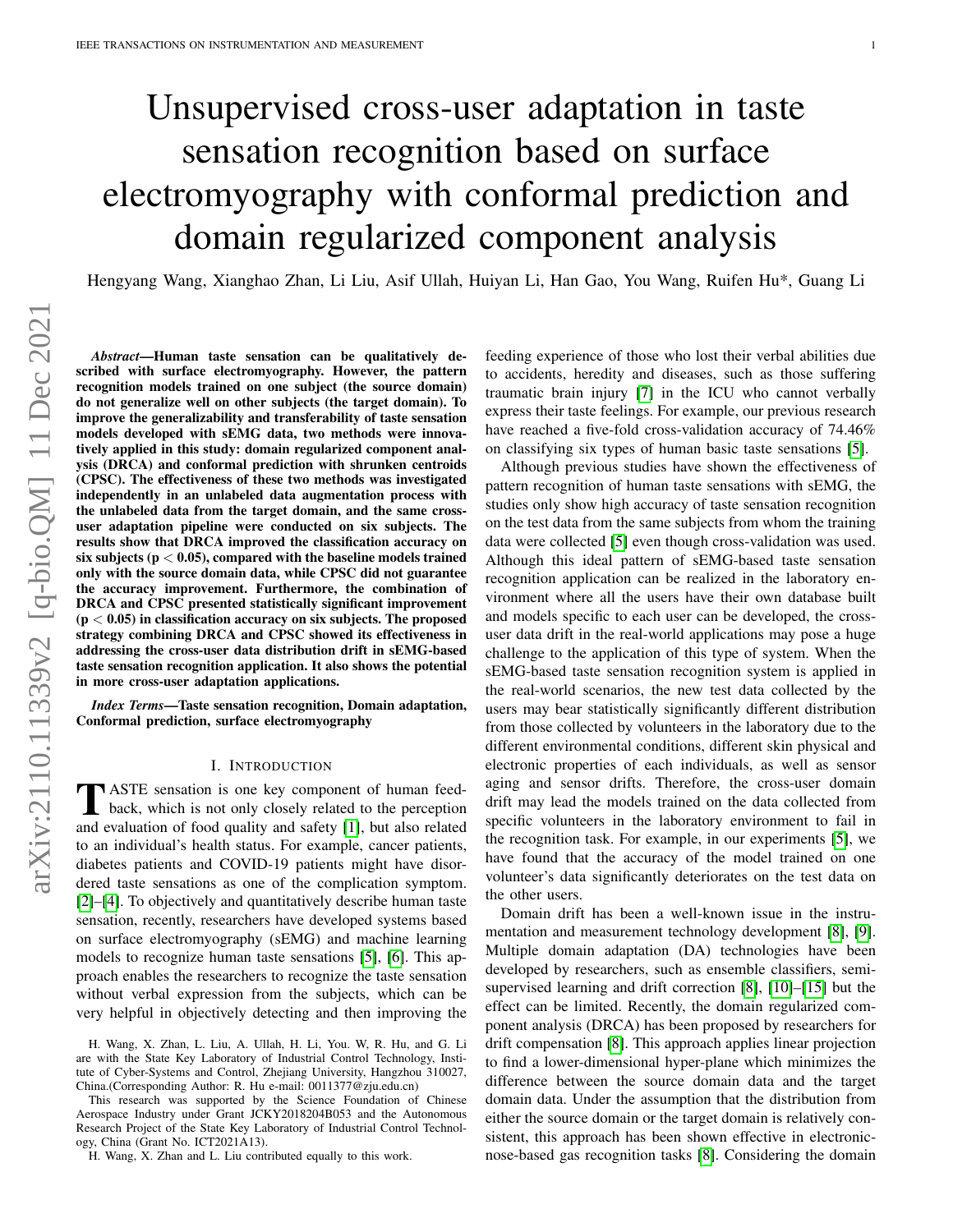drift in sEMG-based taste recognition is generally caused by the subject changes, we believe the data distribution consistency assumption can be satisfied. Therefore, we investigated whether the cross-user data drift in this task can be compensated by the DRCA so that we can reach a higher accuracy on the test data from another subject.

In addition to DRCA, another approach proves to be effective in significantly boosting machine-learning-based pattern recognition performance under sensor drifts: the reliabilitybased data augmentation with unlabeled data [\[16\]](#page-9-1), [\[17\]](#page-9-2). Starting from the models trained on the labeled training data, this strategy leverages the unlabeled data in the target domain where the test data come from, and applies the conformal prediction (CP) to filter the model predictions based on the prediction reliability to be the training data augmentation. The unlabeled data enable the models to gradually adapt to the test data distribution (which is also the unlabeled data distribution) in an unsupervised manner. We have shown in two of our previous studies that this reliability-based data augmentation strategy enables statistically significant model accuracy improvement on electronic-nose-based herbal medicine classification problems [\[16\]](#page-9-1), [\[17\]](#page-9-2), where our novelly proposed conformal prediction with shrunken centroids (CPSC) optimized the process with both significantly higher accuracy and shorter computation time.

In this study, to address the cross-user data drift problem in sEMG-based taste sensation recognition task, both DRCA and CPSC were leveraged on the sEMG data we collected from seven different volunteers. We simulated the cross-user data drift by regarding the data collected on one volunteer as the laboratory-based labeled training data (the source domain), and regarding the data from other users as the unlabeled data (the target domain). Then, we compared the effectiveness of DRCA, CPSC, and DRCA coupled with CPSC against the baseline models trained merely on the labeled training data on the source domain.

## II. MATERIALS AND METHODS

## *A. Experiment and Dataset*

The experiments were designed to classify six basic taste sensations: no taste, sour, sweet, bitter, salty, and umami. These tastes are respectively stimulated by distilled vinegar (Hengshun, with total acid content more than 5 g per 100 mL), white granulated sugar (Taigu, whose sucrose ratio was not less than 99.6%), instant coffee powder (UCC117), refined salt (Zhongyan, with sodium chloride ratio more than 98.5%), and Ajinomoto (Xihu, with sodium glutamate ratio more than 99.9%) [\[5\]](#page-8-3). Seven volunteers (3 females and 4 males) were involved as the experiment subjects, and their ages range from 22 to 25 years, with an average of 23. This research has been approved by the Ethics of Human and Animal Protection Committee of Zhejiang University. The subjects were in healthy state, as they declared no medication, disease, or any case about taste disorders during the whole period of experiments.

For each subject, the cross-user recognition of taste sensation follows two main stages: 1) with every taste

<span id="page-1-0"></span>TABLE I THE POSITIONS AND TYPES OF ELECTRODES ON FACIAL MUSCLE

| Electrode Indice | Type of electrode            | Attached facial muscle     |  |
|------------------|------------------------------|----------------------------|--|
|                  | Different electrode pairs    | Left masseter              |  |
| 2                | Differential electrode pairs | Left masseter              |  |
| 3                | Single electrode             | Left depressor anguli oris |  |
| 4                | Single electrode             | Left depressor             |  |
|                  |                              | labii inferioris           |  |
| 5                | Single electrode             | Right masseter             |  |
| 6                | Single electrode             | Right masseter             |  |
| B                | Bias electrode               | Left mastoid               |  |
| R                | Reference electrode          | Right mastoid              |  |
|                  |                              |                            |  |

stimulation, the sEMG system collects signals with the electrodes on the subject's facial skin; 2) features are extracted from the collected multi-channel signals, and then classified with pattern recognition algorithms (CPSC is adopted in this study, please refer to Section 2.4), as Fig [1](#page-2-0) shows.

To avoid the interference from irrelevant factors which may contribute to noisy sEMG signals, the subjects were asked not to eat anything since 1 hour before each experiment, and they were also suggested not to eat food with strong taste in 24 hours before each experiment.

The sEMG data collecting system is made by non-invasive and standard Ag/AgCl electrodes, and they are placed on the parotid glands and muscles (masseters, depressor anguli oris, and depressor labii inferioris), which are associated with salivary secretion and facial expression after taste stimulation [\[5\]](#page-8-3), [\[18\]](#page-9-3). The positions of the electrodes on facial muscle are listed in Table. [I,](#page-1-0) and more details can be found in our previous publication [\[5\]](#page-8-3). Two electrodes are set to be the bias electrode ('B') and reference electrode ('R'), and the remaining six electrodes collect signals from different channels, with a sampling frequency of 1000 Hz.

In a session of the experiments, six taste stimulation experiments were applied with a random order. The average number of sessions the volunteers took is 65, and each session of a specific taste stimulation consists 11 steps:

- 1) The sEMG collecting system was carefully checked by an experiment assistant.
- 2) The experiment assistant pasted the electrodes on the volunteer's cleaned face.
- 3) The volunteer was asked to stay in a relaxed state and not to constrain his/her facial expression, with their eyes closed and mind calmed down. The experiment assistant started to record the sEMG signals for 12 seconds, whose label belongs to the category 'no taste'.
- 4) The volunteer was asked to gargle for 5 times, with 20 mL purified water for each time.
- 5) The volunteer was asked to relax for 2 minutes.
- 6) The volunteer pushed out his/her tongue, and the experiment assistant placed a level spoon of taste stimulation substance (sugar, coffee powder et. al) on the tip of the tongue. The volume of the spoon was 2 mL.
- 7) The volunteer took back his/her tongue, closed the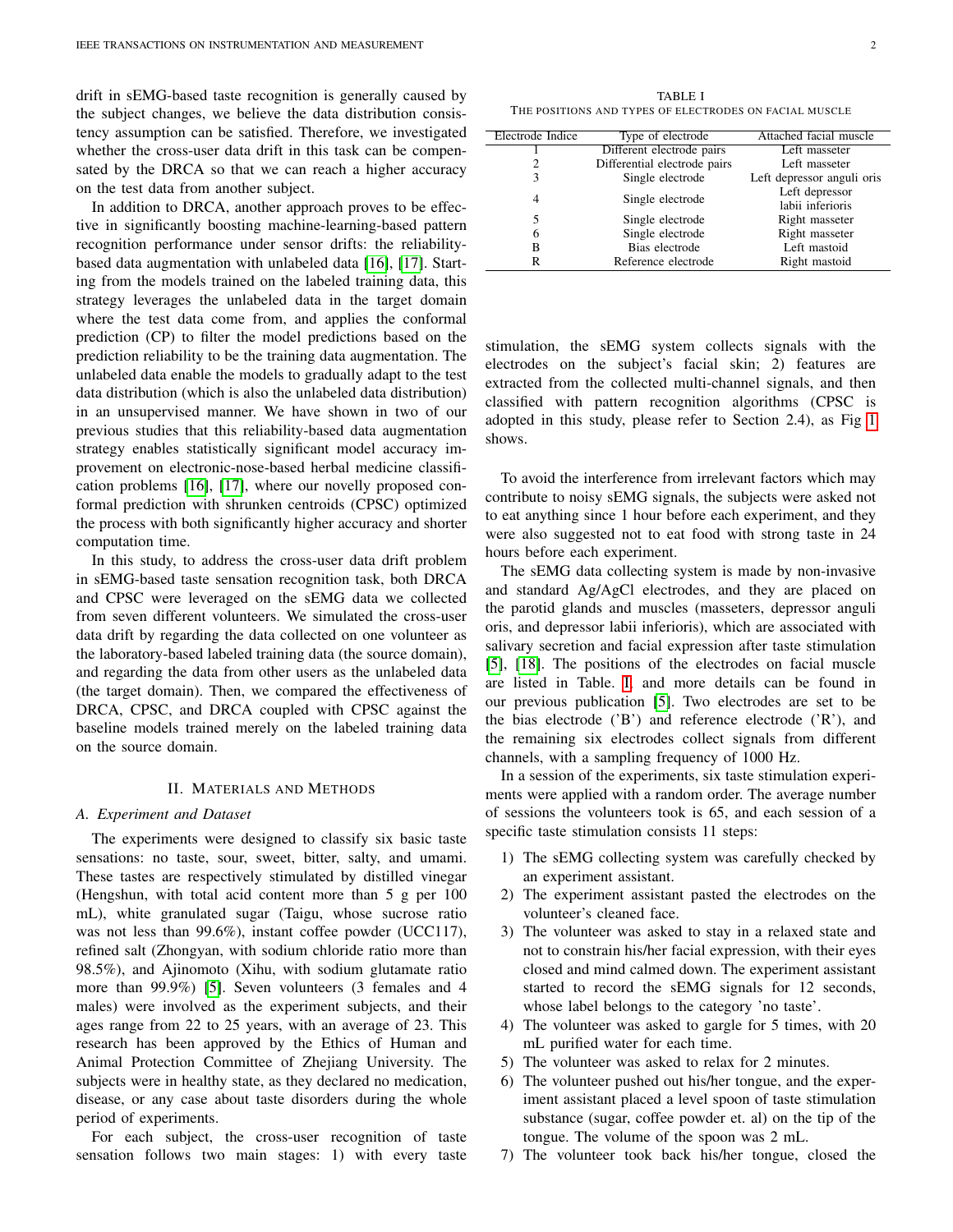

<span id="page-2-0"></span>Fig. 1. The diagram of the taste sensation experiment. The subjects are provided with different taste stimuli, and an sEMG collecting system is used to record the electrophysiological activities of their facial muscles. After data preprocessing, feature engineering, and pattern recognition, the sEMG signals are discriminated into different taste sensations.

mouth, and kept the tongue staying still. Then he/she stayed in a relaxed state and naturally react with facial expressions, with their eyes closed while focusing solely on the taste sensation. The experiment assistant runs the sEMG collecting system to record the signals for 12 seconds, labelling its taste category.

- 8) Repeat step 4 and 5 to clean the tongue of volunteer.
- 9) Repeat step 6 with the next taste stimulation.
- 10) The volunteer was asked to take a break for 10 minutes.
- 11) Repeat step 3-10 for the next session.

# *B. Feature Extraction*

*1) Data preprocessing:* Since the facial muscles react continuously with a taste stimulation [\[5\]](#page-8-3), firstly, the multi-channel signals recorded by sEMG collecting system are partitioned into samples with a sliding window to augment the data. Each sample was cut with a length of 1 second, and the window has a step length of 0.25 second.

To attenuate the affect from irrelevant components in the signals, two types of noises are removed: baseline drift and power frequency interference. The baseline drift is due to the zero drift of the device and change in facial muscle tension. We consider the baseline drift as a quadratice polynomial trend term, and it is removed by a fourth-order high-pass Butterworth filter, with a cutoff frequency of 10 Hz. To get rid of the power frequency interference, the samples are processed with an adaptive notch filter, which utilizes a high amplitude at 50 Hz and harmonics and remains the most normal signals. After the data preprocessing, several samples with severe distortion were dropped out. The numbers of valid samples from each subject after data preprocessing are listed in Fig. [2](#page-4-0)

*2) Feature extraction:* The feature extraction process was done on both frequency domain and time domain [\[19\]](#page-9-4). For each channel, 4 frequency features were extracted: the integral values of amplitude, root mean square frequency (RMSF) the frequency centroid (FC), and root var frequency (RVF) [\[20\]](#page-9-5). As shaped in circles, the electrodes have lowpass characteristic [\[5\]](#page-8-3). According to the signal spectrum, the energy of sEMG data was indeed denser in the window from 10 Hz to 100 Hz. Therefore, the intervals with variant lengths were used to clip the signals. For the channels in each sample, the spectrum was clipped into 13 intervals to extract the integral values. The interval length was set to be 10 Hz (from 10 Hz to 100 Hz) and

100 Hz (from 100 Hz to 500 Hz) respectively, as Equation. [1](#page-2-1) shows. In the time domain, five features were extracted: root mean square (RMS), zero-crossing rate(ZCR), mean absolute value (MAV), kurtosis (Ku), and skewness (Kw) [\[21\]](#page-9-6). In total, 21 features were calculated for each channel  $(F[n])$  denotes the  $n-th$  feature), where  $F[1]-F[16]$  are frequency domain features and  $F[17] - F[21]$  are time domain features:

<span id="page-2-1"></span>
$$
F[n] = \begin{cases} \frac{1}{10} \sum_{i=n \times 10}^{(n+1) \times 10-1} f(i), \text{ when } 1 \le n \le 9\\ \frac{1}{100} \sum_{i=(n-9) \times 100}^{(n-8) \times 100-1} f(i), \text{ when } 10 \le n \le 13 \end{cases}
$$
(1)

$$
F[14] = \frac{\sum_{i=1}^{L/2} f(i) \times (i \times f_s/L)}{\sum_{i=1}^{L/2} f(i)}
$$
(2)

$$
F[15] = \sqrt{\frac{\sum_{i=1}^{L/2} f(i) \times (i \times f_s/L)^2}{\sum_{i=1}^{L/2} f(i)}}\tag{3}
$$

$$
F[16] = \sqrt{\frac{\sum_{i=1}^{L/2} f(i) \times (i \times f_s/L - F[14])^2}{\sum_{i=1}^{L/2} f(i)}} \tag{4}
$$

$$
F[17] = \sqrt{\frac{\sum_{i=1}^{L} x_i^2}{L}}
$$
 (5)

$$
F[18] = \sum_{i=1}^{L-1} 1, \text{ when } x_i x_{i+1} < 0 \tag{6}
$$

$$
F[19] = \frac{\sum_{i=1}^{L} |x_i|}{L} \tag{7}
$$

$$
F[20] = \frac{1}{L} \sum_{i}^{L} \left(\frac{x_i - \mu}{\sigma}\right)^4 \tag{8}
$$

$$
F[21] = \frac{1}{L} \sum_{i}^{L} \left(\frac{x_i - \mu}{\sigma}\right)^3 \tag{9}
$$

In frequency domain,  $f(i)$  denotes the spectrum amplitude value of the  $i$ -th frequency point, and  $L$  denotes the length of the channel (1000 in this case), and  $f_s$  marks the sampling frequency (1000 in this case). In time domain,  $x_i$  denotes the value of the signal value at *i*-th point.  $\mu$  and  $\sigma$  are the mean and the standard deviation of the data at sampling points.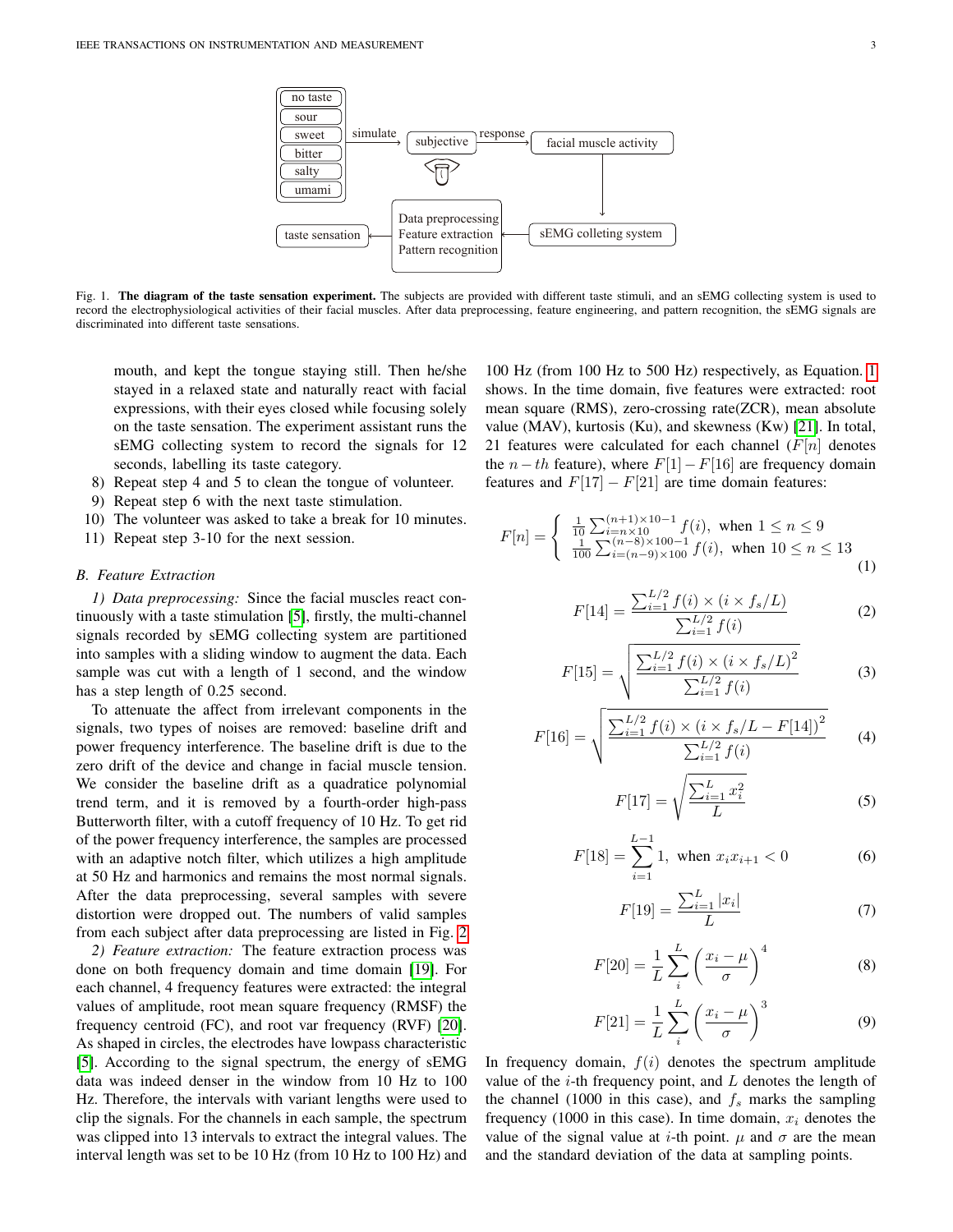# *C. Study Pipeline*

To investigate the two unsupervised cross-user adaptation methods, an online data augmentation study pipeline was designed in this study. As Fig. [2](#page-4-0) presents, a model trained with data from source domain ('S') consecutively predicted and absorbed the unlabelled data from target domain ('T') in a batch-wise manner, and the enlarged training dataset was finally used to build a new model to predict the test set in target domain. As an example to study the cross-user data distribution drift, we chose the subject 000 as the subject in source domain, and the other subjects (001-006) were assumed as the target users. Based on the training data from subject 000, the augmentation scheme was independently applied for each subject, from 001-006. The data from subject 001-006 were randomly partitioned into active set (the unlabeled data in the target domain used for training data augmentation), validation set, and test set, and the scale of dataset partition is listed in Fig. [2.](#page-4-0) To statistically investigate the effectiveness of cross-user adaptation methods, parallel experiments with 30 times of random dataset partition were carried out, where the classification accuracy was considered the main metric.

# *D. Unsupervised Cross-user Adaptation with Conformal Prediction with*

# *Shrunken Centroids (CPSC)*

Conformal prediction (CP) is a computational framework effective in prediction reliability quantification [\[22\]](#page-9-7)–[\[24\]](#page-9-8). Instead of directly modeling the conditional probability, CP models the conformity of a particular feature-label combination with the training data based on a nonconformity measurement. Based on the nonconformity measurement, for a specific sample, CP gives a p-value indicating the conformity of each possible label. Then, two reliability metrics can be calculated based on the p-values: 1) credibility: the largest p-value, which reflects the risk of choosing the best label; 2) confidence: 1 minus the second largest p-value, which reflects the risk of excluding the other potential labels.

CP has been recently shown to improve the electronic-nosebased pattern recognition tasks with the selection of more reliable predictions on the unlabeled data [\[17\]](#page-9-2), [\[23\]](#page-9-9), [\[25\]](#page-9-10), [\[26\]](#page-9-11). For example, with simulated data distribution drift from labeled training data to unlabeled active, validation and test data, the data augmentation strategy with the CP based on knearest neighbours (CPKNN) significantly improve the model accuracy on classifying different types of alternative herbal medicines [\[17\]](#page-9-2).

Furthermore, we have proposed the novel framework called conformal prediction with shrunken centroids (CPSC) to optimize the reliability quantification in high-dimensional sensor data with higher augmentation effectiveness and significantly reduced the computational time [\[16\]](#page-9-1). The major characteristic of CPSC is that the model attenuates the noisy dimensions of features in the high-dimension space and therefore reduces the actual computational dimensionality [\[27\]](#page-9-12). Furthermore, different from the conventional CPKNN, CPSC only computes the Euclidean distance between a new sample and the class centroids, which significantly reduces the computational time needed [\[16\]](#page-9-1). These two characteristics are very helpful in dealing with the sEMG taste recognition problem, as the features are of high-dimensionality and there are thousands of samples, which may suffer from the curse of dimensionality and lengthy computational time with the conventional CPKNN. Therefore, in this study, we adopted the CPSC and data augmentation strategy to address the cross-user data drift by leveraging the unlabeled data in the target domain.

With CPSC, to improve the taste recognition classifier performance across users, we regarded the training data from a user as the labeled training data (source domain) and partitioned the data from another user (target domain) into active set, validation set and test set. The active set will be partitioned evenly into four batches and the CPSC is used to predict the labels of the active samples in a batch-wise manner. The predictions with their predicted labels which satisfy the following two requirements are accepted as the augmentation data to be added into the current training data:

- The prediction credibility is larger than a threshold  $\epsilon$
- The largest p-value is larger than 3 times the second largest p-value;

These two requirements ensure that the selected augmented samples are with high credibility values and confidence values which are not very low. Then, the augmented training dataset will be used to predict the next batch of active samples and absorb new augmentation data. Benefited from the unlabeled data from the target domain, the final augmented training set will be used to predict the validation samples and test samples to evaluate the model accuracy.

It worths noting that during the entire process, the data on the target domain (the target user) were used in an unsupervised manner since the ground-truth labels on the target domain were constantly unknown to the models throughout the reliability-based augmentation process.

# *E. Unsupervised Cross-user Adaptation with Domain Regularized Component Analysis*

One of the major challenges of sEMG-based taste recognition is the cross-user data drift. Since the data collected from different users can be highly dependent on individual user's skin characteristics, directly applying a model trained on one user's data collected in the laboratory may lead to inferior performance on the real-world test samples collected from another user under a different environment. To compensate for the domain drift, we leveraged the domain regularized component analysis (DRCA) [\[8\]](#page-8-6) to find a common projection hyper-plane from the source domain (the labeled training data from one user) and the target domain (the unlabeled active/validation/test data from another user) with convex optimization and the linear projection, which minimizes the difference of the data distributions from the two domains. If we denote the samples on the source domain as  $x_i^S \in$  $\mathbb{R}^D$ , i = 1, 2, ...,  $N^S$  and the samples on the target domain as  $x_i^T \in \mathbb{R}^D$ ,  $i = 1, 2, ..., N^T$ , where D denotes the original feature dimension, the summary statistics of the distribution of the data can be calculated: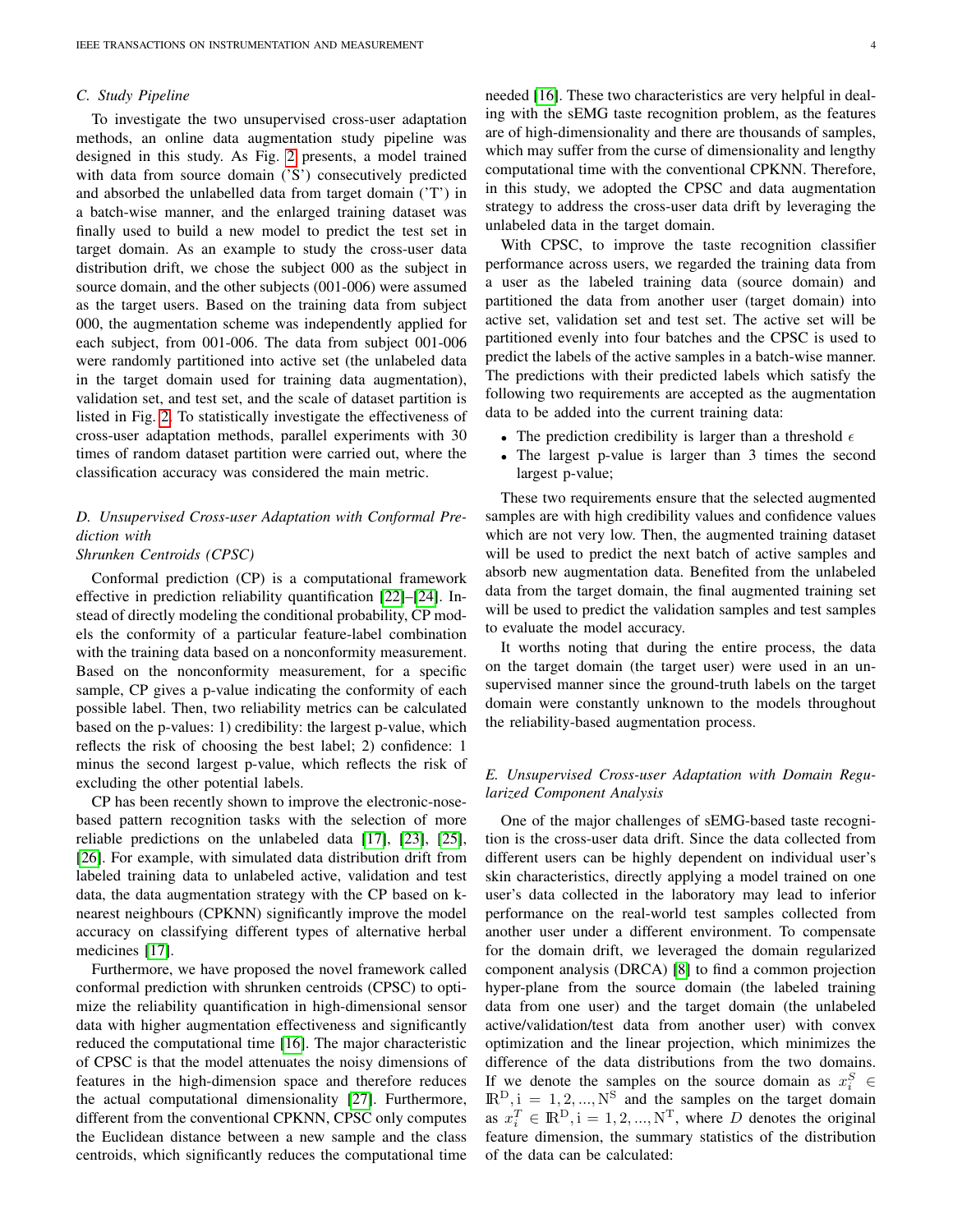

| 001 | 3085 | 2500 | 292 | 293 |
|-----|------|------|-----|-----|
| 002 | 2098 | 1500 | 299 | 299 |
| 003 | 2912 | 2500 | 206 | 206 |
| 004 | 1504 | 1000 | 252 | 252 |
| 005 | 1474 | 1000 | 237 | 237 |
| 006 | 2130 | 1500 | 315 | 315 |

<span id="page-4-0"></span>Fig. 2. The study pipeline of unsupervised cross-user adaptation. 'S' stands for the source domain, and 'T' is for target domain.

1) the mean vectors for the source-domain data  $\mu^S$  =  $\Sigma_{i=1}^{N^S} x_i^S \in \mathbb{R}^D$ , for the target-domain data  $\mu^T = \Sigma_{i=1}^{N^T} x_i^T \in$ IR<sup>D</sup> and for all data:  $\mu = \frac{\overline{N}^S \times \mu^S + N^T \times \mu^T}{N^S + N^T};$ 

2) the within domain scatter for the source-domain data  $S_w^S \in \mathbb{R}^{D \times D}$  and for the target-domain data  $S_w^T \in \mathbb{R}^{D \times D}$  are calculated by:

$$
S_w^S = \sum_{i=1}^{N^S} (x_i^S - \mu^S)(x_i^S - \mu^S)^T
$$
  
\n
$$
S_w^T = \sum_{i=1}^{N^T} (x_i^T - \mu^T)(x_i^T - \mu^T)^T
$$
\n(10)

3) the between domain scatter  $S_b \in \mathbb{R}^{D \times D}$  is calculated by:

$$
S_b = N^S \times (\mu^S - \mu)(\mu^S - \mu)^T + N^T \times (\mu^T - \mu)(\mu^T - \mu)^T \in \mathbb{R}^{D \times D}
$$
\n(11)

Qualitatively, the mean vectors describe the overall distribution in terms of the centers of the data from source domain and the data from target domain. The within domain scatter  $S_w^S$  and  $S_w^T$  describes the spread of the data within each domain, and the between domain scatter  $S_b$  described the spread between the source domain and the target domain with the mean of all samples as the reference point.

With these summary statistics, the goal of the DRCA is to find a projection matrix  $P \in \mathbb{R}^{D \times \tilde{D}}$ ,  $\tilde{D}$  < D to reduce the between domain scatter while maintaining the within domain scatter of the data on the projected hyper-plane. The rationales of DRCA are: 1) the minimized domain difference may enable the finding of the features shared by both domains that are robust to domain shift and effective in the classification of different taste sensations; 2) the maximized data spread from each domain enables the information and variance within the data to be kept for further classification modeling.

Suppose the sample  $x_i$  is projected onto  $\tilde{x_i}$ :  $\tilde{x_i} = P^T x_i \in$ IR<sup>D</sup>. Then, the same three types of summary statistics can be calculated on the projected data. For example, the within domain scatter on the projection hyper-plane are represented as:  $\tilde{S}_w^S = P^T S_w^S P \in \mathbb{R}^{\tilde{D} \times \tilde{D}}$  and  $\tilde{S}_w^T = P^T S_w^T P \in \mathbb{R}^{\tilde{D} \times \tilde{D}}$ . The between domain scatter on the projection hyper-plane is represented as:  $\tilde{S}_b = P^T S_b P \in \mathbb{R}^{\tilde{D} \times \tilde{D}}$ . Therefore, to minimize the domain difference while maintaining the data spread from each domain of data on the projection hyperplane, we design our optimization problem as the follows:

$$
\max_{P} \frac{tr(\tilde{S}_w^S + \alpha \tilde{S}_w^S)}{tr(\tilde{S}_b)}
$$
\n(12)

The  $\alpha$  is a hyperparameter to weigh the data from source domain and the data from target domain, which needs to be tuned for the best model performance. By expanding the expressions of the summary statistics on the projection hyperplane, the problem can be reformulated as:

$$
\max_{P} \frac{tr(P^T S_w^S P + \alpha P^T S_w^T P)}{tr(P^T S_b P)}
$$
(13)

The convex optimization problem in the fractional format can be then reformulated as a constrained optimization problem:

$$
\begin{aligned} \max_{\mathbf{P}} tr(P^T S_w^S P + \alpha P^T S_w^T P) \\ s.t. tr(P^T S_b P) = \lambda \end{aligned} \tag{14}
$$

Upon applying Lagrangian multiplier for this convex optimization problem, the Lagrangian can be represented as:

$$
L(P,\theta) = tr(P^T S_w^S P + \alpha P^T S_w^T P) - \theta (tr(P^T S_b P) - \lambda)
$$
\n(15)

By taking the derivative of the Lagrangian with respect to P and setting it to zero, the problem can be solved as an eigenvalue decomposition problem:

$$
\frac{\partial L(P,\theta)}{\partial P} = 2(S_w^S + \alpha S_w^T) - 2\theta S_b = 0
$$
  

$$
S_b^{-1}(S_w^S + \alpha S_w^T) = \theta P
$$
 (16)

The P denotes the eigenvector matrix and by ranking the eigenvectors based on the eigenvalues, we can extract the  $D$ eigenvectors associated with the  $D$  largest eigenvalues and perform projection onto these eigenvectors. Then, the data matrix after projection will be changed from  $N^S \times D$  and  $N^T \times D$  to  $N^S \times \tilde{D}$  and  $N^T \times \tilde{D}$ .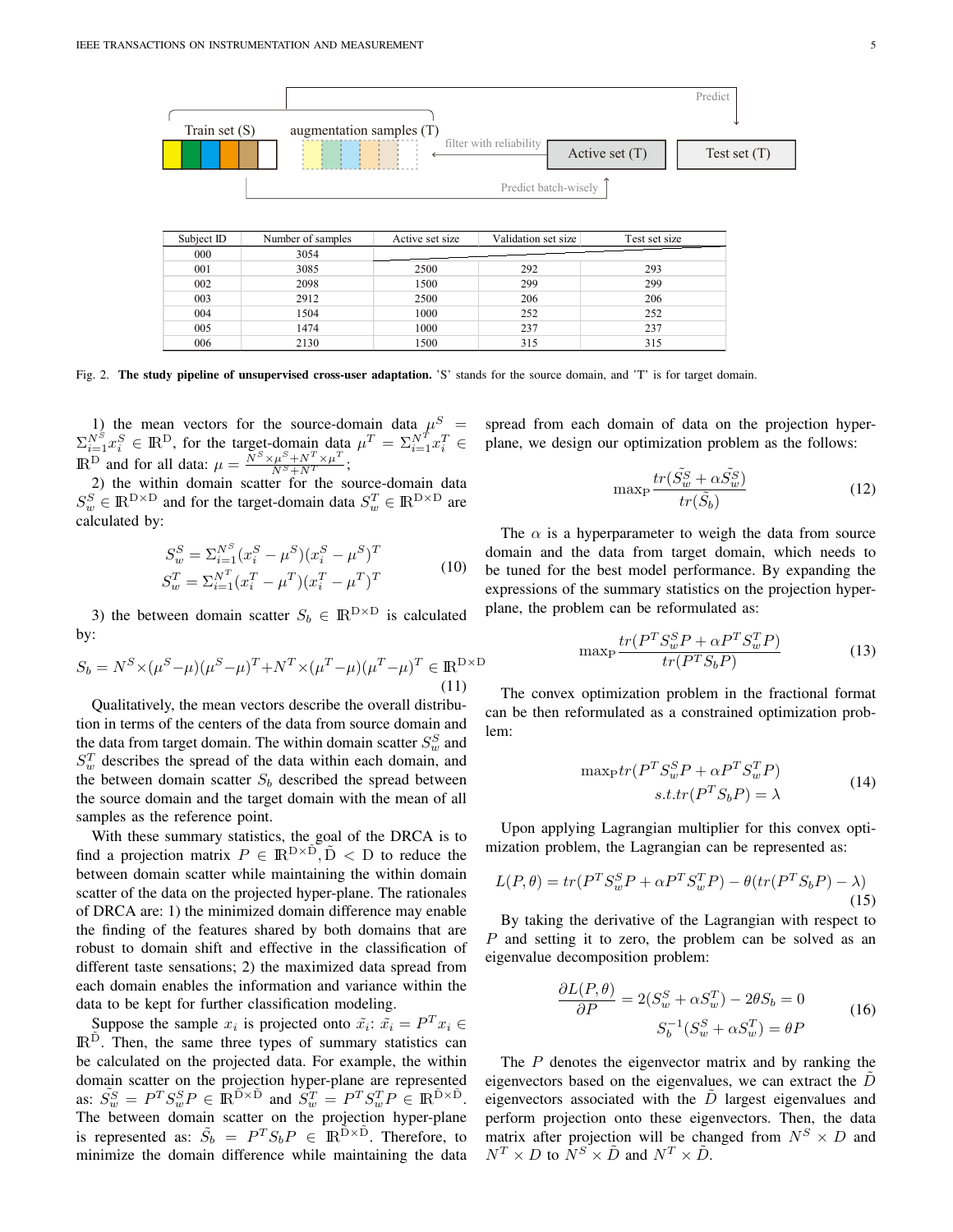## *F. Statistical Tests*

To test the robustness of the results and whether there is statistically significant accuracy improvement brought by CPSC and/or DRCA, we performed the Wilcoxon signedrank tests based on the classification accuracy records from the 30 parallel experiments. The paired t-test was not used because the Shapiro-Wilk test rejected the normal distribution assumption on some results and the Wilcoxon signed-rank tests do not rely on the data normality assumption. Significance level was set as 0.05.

#### III. RESULTS

To better present the results in this study, some abbreviations of the terms are used in the paragraphs below, which are shown in Tabel. [II.](#page-7-0) For each subject in 001-006, the baseline model was the same to be compared against CPSC and DRCA: they were trained on the data from subject 000 in original feature space. Then we examined the models' performance variations with DRCA, CPSC, and DRCA+CPSC in the adaptation process from a dynamic perspective.

The classification accuracy variation of the models with each batch is illustrated in Fig. [3.](#page-6-0) The red boxes and blue boxes respectively exhibit the results in the accuracy on the lower-dimensional hyper-plane (found by DRCA) and the ones in the original feature space (without DRCA). To summarize the result, the median accuracy of the models over 30 parallel experiments are presented in Fig. [4,](#page-7-1) and the statistically significant changes of each subject (task) are counted.

According to Fig. [3](#page-6-0) and [4,](#page-7-1) on the six tasks on the original feature space (without DRCA), CPSC manifested statistically significant improvement on three subjects ( $p < 0.05$ ), statistically significant decrease on two subjects ( $p < 0.05$ ), and nondecreasing effect on one subject. On the lower-dimensional hyper-plane (with DRCA), CPSC generally exhibits a statistically significant accuracy improvement ( $p < 0.05$  on subjects 001-003,005-006; p=0.175 on subject 004). As for the dynamics of the accuracy variation, the augmentation process on lower-dimensional hyper-plane presents a similar pattern across subjects: as the number of batches of unlabeled target domain data increases, the classification gradually improves. When compared with the baseline models, the models with DRCA (projection data on lower-dimensional hyper-plane) exhibit statistically significant improvement in classification accuracy on every batch and on every subject ( $p < 0.05$ ). The improvement on the median accuracy varied among subjects, from 0.025 (subject 006) to 0.097 (subject 003).

With DRCA+CPSC, the models achieve remarkable improvements when compared with the baseline on all subjects, with statistically significance ( $p < 0.05$ ). Respectively, the median classification accuracy was improved from 0.26 to 0.34 (subject 001), 0.26 to 0.38 (subject 002), 0.24 to 0.36 (subject 003), 0.23 to 0.29 (subject 004), 0.16 to 0.23 (subject 005), 0.21 to 0.23 (subject 006).

## IV. DISCUSSION

In this study, we have leveraged the domain regularized component analysis (DRCA) and conformal prediction with

shrunken centroids (CPSC) to address the cross-user data distribution drift problem in taste sensation recognition with surface electromyography (sEMG). Based on the sEMG data from six volunteers, we set the data from one volunteer as the source domain, and the data from the other six volunteers (subjects) as the target domain data respectively. Upon partitioning the target domain data into the active data, validation data and test data, we leveraged the unlabeled active data to perform the DRCA to find the hyper-plane with linear projection where the projections from the source domain and from the target domain data are closer while the data variance is maintained. After projecting the data onto the hyper-plane, we applied the CPSC as the classifier and adopted the reliability-based data augmentation with the unlabeled active data according to the protocol previously published [\[16\]](#page-9-1), [\[17\]](#page-9-2). The results show that the DRCA significantly improve the cross-user taste sensation recognition accuracy while the improvement given by CPSC is not guaranteed. On three of the six volunteers regarded as the target domain subjects, the CPSC reaches non-decreasing accuracy while on two of the six volunteers, the CPSC leads to an significant decrease in accuracy. However, after using DRCA, the CPSC can always lead to non-decreasing accuracy (significant accuracy increase in 5/6 volunteers, when compared with the models with DRCA only). Therefore, the DRCA and CPSC can be used in combination to solve the cross-user data drift problem in sEMG taste sensation recognition problems in an unsupervised manner (i.e. without using the labels of the data from the target domain), for better classification performances in real-world applications.

The two major strategies we proposed to address the crossuser data drift issue are DRCA and CPSC, which worth further discussion. Firstly, the DRCA applies a linear projection onto the original high-dimensional data to project the data onto a lower-dimensional hyper-plane to make the projected data less separated in terms of between-domain scatter, while the within-domain scatter is kept for more information in the data to enable better classification performance. The rationale of this approach is to find a shared subspace that shares the commonality across the two domains for sake of compensating the difference and maintaining the similarities. This approach relies on the assumption that the subspace contains the taste sensation classification information which are invariant across different users and the domain drift between users are relatively trivial for taste sensation classification. The effectiveness shown in the statistically significant accuracy improvement in our study has proves that the assumption is satisfied and it is possible to find a cross-user invariant subspace to compensate the data drifts for better cross-user classification performance.

Secondly, the CPSC strategy seeks to improve the crossuser classification performance in a semi-supervised manner: the CPSC strategy builds a model on the training data from the source domain, predicts the labels of the target domain active data, quantifies the reliability of the predictions in terms of credibility and confidence, filters the predictions with high credibility and then augments the training data with the selected samples and their predicted labels. When compared with the DRCA, the CPSC addresses the cross-user drift in a less direct manner. This reliability-based unlabeled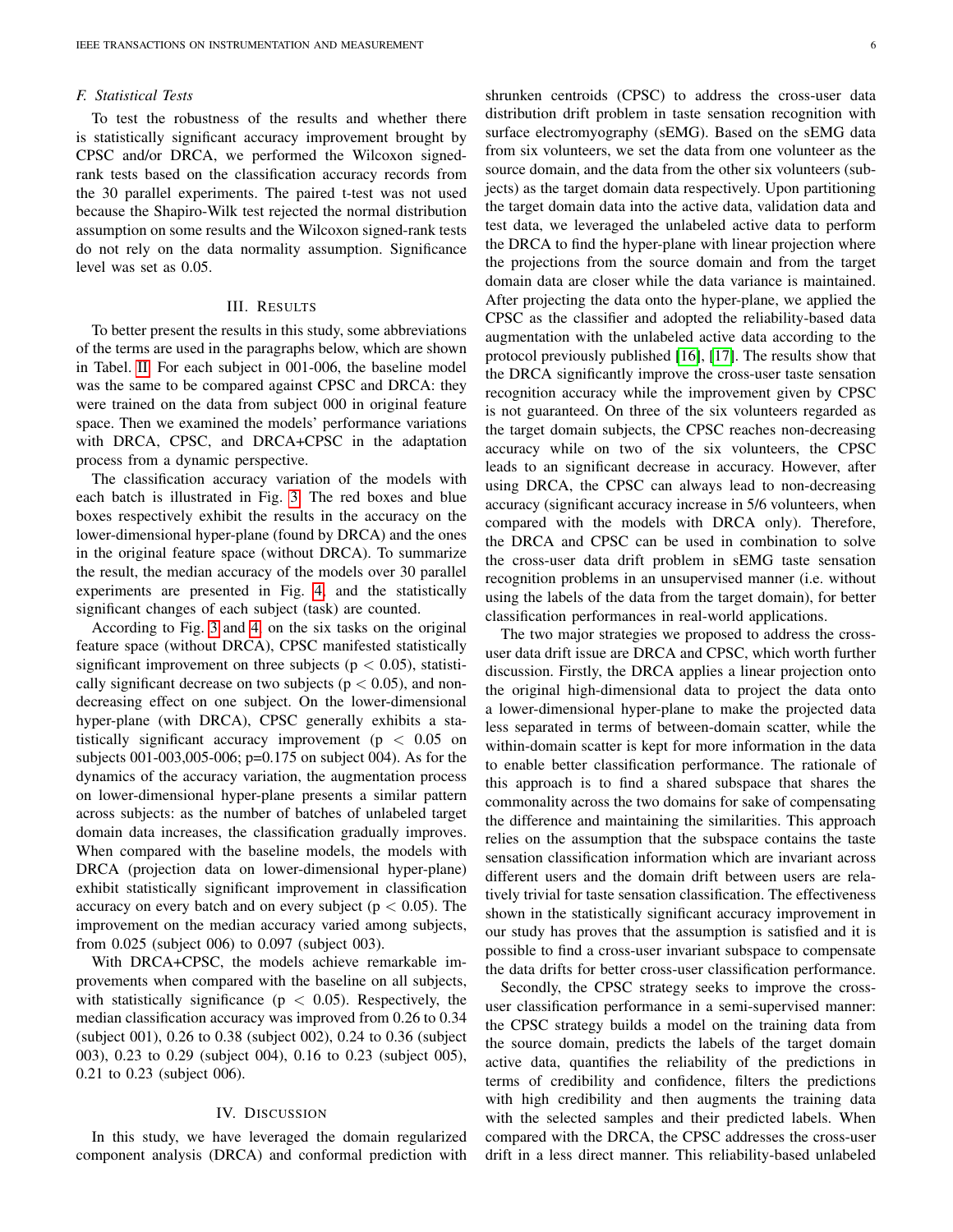

<span id="page-6-0"></span>Fig. 3. The prediction accuracy of different models and the statically significant difference with Wilcoxon signed-rank tests. 001-006 denotes the experiment results for the six subjects respectively, where the red boxes are the results gained after we performed DRCA to project data onto the lowerdimensional hyper-plane, while the blue ones are the results in the original feature space. The asteroid denotes the statistically significant difference level: '\*\*\*' is when p-value  $< 0.001$ , '\*\*' is when p-value  $< 0.01$ , while '\*' is when p-value  $< 0.05$ .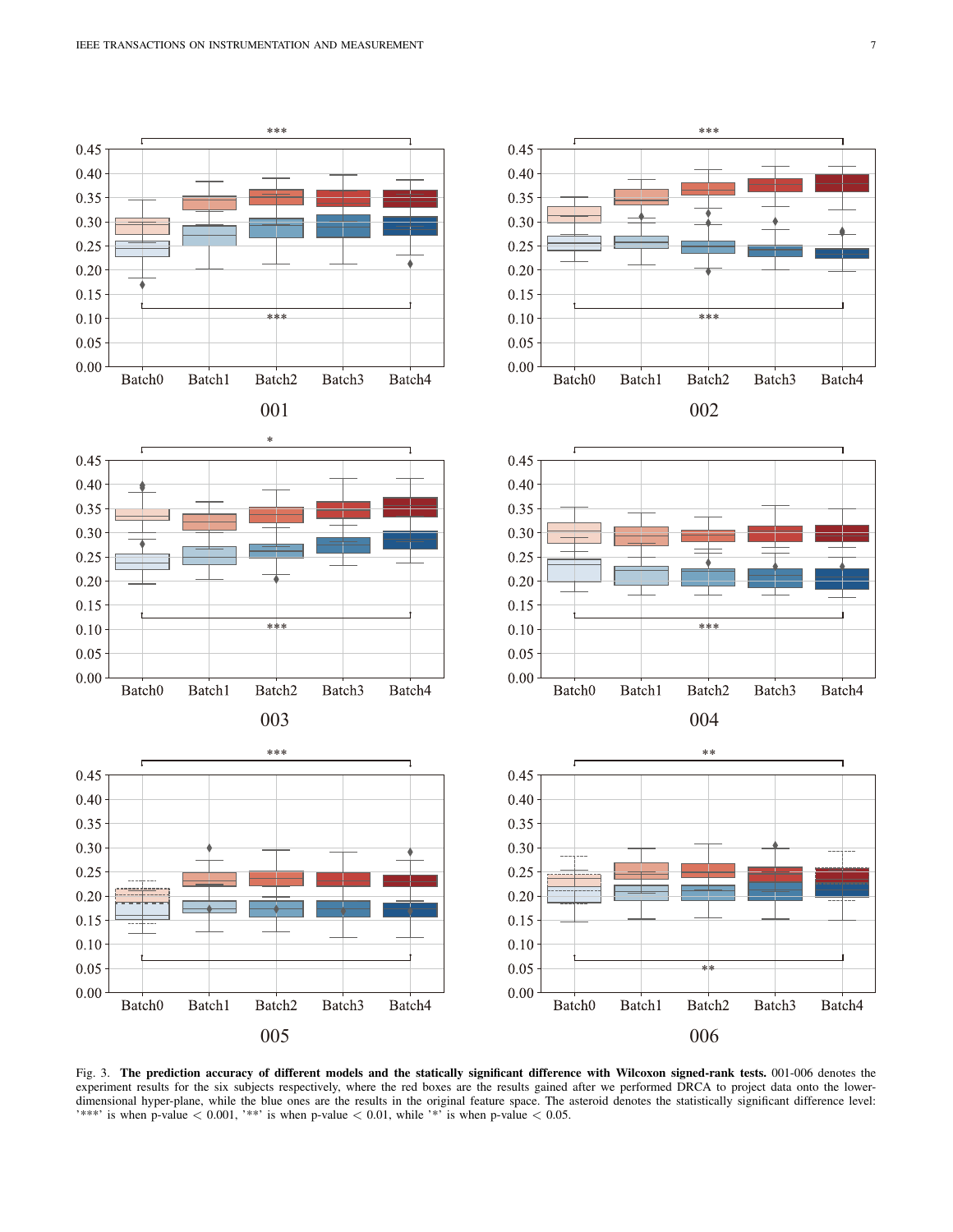<span id="page-7-0"></span>

Abbreviation Meaning

TABLE II THE ABBREVIATION OF THE TERMS USED IN RESULT SESSION.

DRCA models with the data projected on the lower-dimensional hyper-plane CPSC models with reliability-based data augmentation by CPSC on the original feature space

<span id="page-7-1"></span>Fig. 4. The summarized result of median accuracy under six different tasks. A) 001-006 denotes the task when each one of the six subjects was regarded as the user (target domain). The lines present the median accuracy with different models, over 30 parallel experiments with random partitions. B) The p-values given by the Wilcoxon signed-rank test, where the baselines (Batch 0 without DRCA) are compared with the results of 'DRCA'(Batch 0 with DRCA), 'CPSC'(Batch 4 in the original feature space without DRCA), 'DRCA+CPSC'(Batch 4 with DRCA), and their effects played on six subjects are also summarized in terms of the counts of subjects with significantly increasing accuracy/significantly decreasing accuracy/no significant difference. Furthermore, the comparisons before/after augmentation with CPSC on lower-dimensional hyper-plane are also investigated, denoted as 'DRCA+CPSC-DRCA'.

data augmentation process assumes that the incorporation of unlabeled target domain data enables the models to gradually adapt to the data distribution on the target domain. However, as the reliability constraints for the prediction filtering are based on the training data under supervision, the "inertia" of this approach may be higher: the models may rely too heavily on the data distribution of the source domain. As long as the data distribution drifts become more significant, this approach may not be effective enough to improve the cross-user classification performance. This can be shown in the comparison between this study and our two previous studies [\[16\]](#page-9-1), [\[17\]](#page-9-2), the data distribution drifts in this study may be more evident as the data are directly collected from different users at different times, while the data in the previous studies are either collected from the device at approximately the same time periods (more homogeneous) or simulated with Gaussian noises addition to the homogeneous data. Although the CPSC performs well in two of our previous studies, the more heterogeneous data distribution in this study renders the reliability-based unlabeled data augmentation strategy fail to guarantee the significantly increasing model accuracy in this study.

To sum up, the DRCA strategy generally copes with the cross-user data distribution drift more directly than the CPSC strategy. Upon using the DRCA to project the data onto the lower-dimensional hyper-plane, the addition of CPSC can generally lead to an significantly increase cross-user classification accuracy. According to this study, it is suggested the users can combine the DRCA and CPSC strategies together to ensure higher cross-user classification accuracy according to the results in this study.

In this study, we situate our algorithms in the application of sEMG-based taste sensation recognition. The taste sensation based on sEMG can enable better human feeding feedback without any verbal communication and enables those who cannot verbally express themselves to convey their taste sensation information to the outside world, such as those suffering acute traumatic brain injury in the ICU who cannot verbally express their taste feelings. Furthermore, for the artificial taste stimulation system [\[28\]](#page-9-13)–[\[30\]](#page-9-14), this system enables the feedback quality control for the system fine-tuning to provide the users with more bona fide taste sensation experience. In the sEMG-based taste sensation recognition task, cross-user data distribution drift is very common due to the individual differences in electrophysiological characteristics, the different environmental temperature and humidity, and the different situations of the sensors themselves. Furthermore, although the standard solutions with fixed concentrations can be used for volunteers in laboratory tests, when used in real-world applications, the system may also suffer from the non-standard taste stimulation. Theses different factors can contribute to significant decrease in taste sensation recognition accuracy in real-world applications. Therefore, the strategies to compensate the domain drift is very important for the utilization of this sEMG-based taste sensation recognition system outside the laboratory environment.

Beyond the application in sEMG-based taste sensation recognition, the DRCA combined with CPSC can be applied in broader range of sensor-based tasks which involves the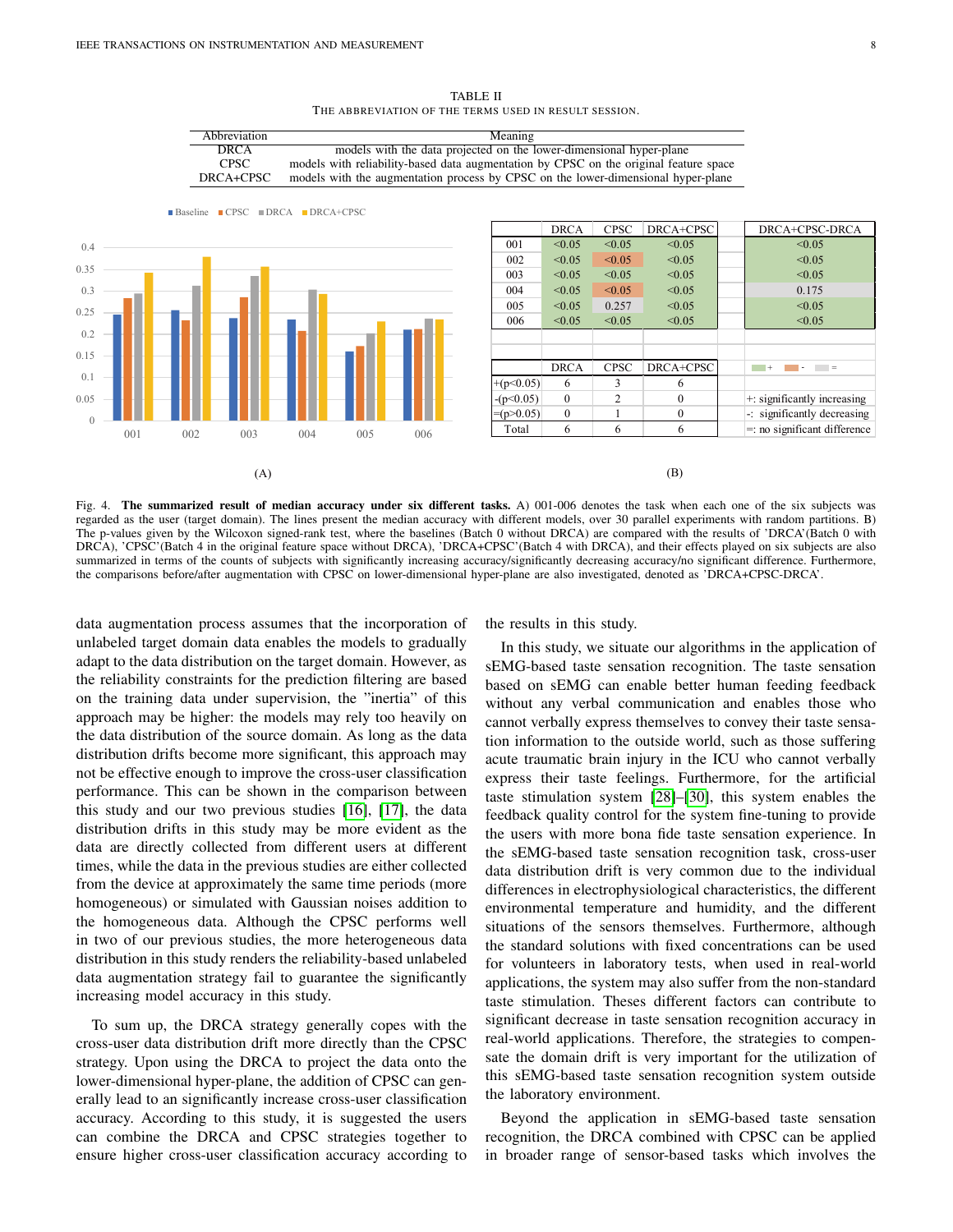domain adaptation and data distribution drifts. For example, this strategy proposed in this study can be applied to the volatile organic compound pattern recognition with electronic nose, where the sensor drifts caused by environment temperature, humidity and sensor aging and sensor poisoning can lead to significantly inferior classification rate [\[23\]](#page-9-9), [\[26\]](#page-9-11), [\[31\]](#page-9-15). Furthermore, this novel domain adaptation strategy can also be applied to more biomedical applications other than the sensorbased fields, such as the COVID-19 outcome prediction tasks considering the data distribution drifts across different virus variants [\[32\]](#page-9-16).

Although this study has shown the effective domain adaptation with DRCA and CPSC on sEMG-based taste sensation recognition task, there are several limitations that need to be mentioned and addressed in the future studies. Firstly, in this study, the CPSC strategy does not robustly result in improved cross-user classification accuracy, which indicates that the CPSC may not be able to focus on the features invariant to domain drift. In the future, more complicated and flexible conformal prediction models, such as the conformal prediction based on one-dimensional convolutional neural network (CP-1DCNN), conformal prediction based on recurrent neural network with long short time memory (CP-LSTM), can be developed and tested to optimize the cross-user classification accuracy for this specific task since they have shown high effectiveness in the sensor-signal-based classification tasks [\[33\]](#page-9-17).

Secondly, even though the DRCA reaches significantly higher accuracy than the baselines and CPSC strategy, the overall classification accuracy is still not very high. Therefore, further feature engineering may be needed in the future to improve the feature extraction process to optimize the classification accuracy [\[33\]](#page-9-17). More features such as the spectral densities or discrete-wavelet-transform-based features can be tested on this task.

Thirdly, although this study models the data distribution drift with the data from different volunteers, this protocol only models the domain drift caused by different subjects. In the future, more experiments involving different volunteers and different sEMG sensors are warranted to test the effectiveness of the DRCA and CPSC strategies when more factors of data drifts are taken into consideration.

Furthermore, in this study, we applied the DRCA as a simple linear projection approach to address the cross-user data drift problem. In the future, more flexible and non-linear approaches such as the generative adversarial network (GAN), the transfer learning technology can be tested on this task for optimized cross-user classification.

Additionally, in this study, to get larger quantities of data, we used the sliding window to extract frames from the sEMG experiment signals for each volunteer as the samples. As a sacrifice, this approach generally leads the samples to violate the assumption that the data are sampled independently and identically from the distribution. The potential correlation within the data from the same volunteer may leads the model to be less generalizable. In the future, with more experimental data, other sampling methods can be used to extract samples from the sEMG signals.

## V. CONCLUSION

In this study, we proposed two strategies to address the issue of cross-user data drift from one user (source domain) to another user (target domain) in the sEMG-based taste sensation recognition applications: domain regularized component analysis (DRCA) and conformal prediction with shrunken centroids (CPSC). DRCA finds a projection which maps the data from two domains into a shared lower-dimensional hyperplane, and CPSC provides reliability information when giving predictions which enables reliability-based unlabeled data augmentation. When the strategies were applied independently, the DRCA significantly improved the cross-user classification accuracy while the CPSC did not significantly improve the accuracy when compared with that achieved by the baseline models trained on the source domain training data. When the two strategies were combined, the classification accuracy was significantly improved when compared with those based on both the baseline models and the models with DRCA only. Therefore, we suggest that the users can use both strategies to solve the cross-user data distribution drift issue for a more accurate application of taste sensation recognition. Further studies are warranted to extract better features to improve the overall cross-user classification accuracy for more robust and reliable real-world applications.

#### ACKNOWLEDGMENT

The authors would like to thank all participants who contributed to our project; special thanks to Qing Ai, Xinyu Li, Lizi Jiang, Hongyin Wei, Bixuan Zhang, and Zhang Ming for their kind help during data acquisition.

## **REFERENCES**

- <span id="page-8-0"></span>[1] D. A. Yarmolinsky, C. S. Zuker, and N. J. Ryba, "Common sense about taste: from mammals to insects," *Cell*, vol. 139, no. 2, pp. 234–244, 2009.
- <span id="page-8-1"></span>[2] T. Osaki, M. Ohshima, Y. Tomita, N. Matsugi, and Y. Nomura, "Clinical and physiological investigations in patients with taste abnormality," *Journal of oral pathology & medicine*, vol. 25, no. 1, pp. 38–43, 1996.
- [3] W. D. Dewys and K. Walters, "Abnormalities of taste sensation in cancer patients," *Cancer*, vol. 36, no. 5, pp. 1888–1896, 1975.
- <span id="page-8-2"></span>[4] A. Naka, M. Riedl, A. Luger, T. Hummel, and C. A. Mueller, "Clinical significance of smell and taste disorders in patients with diabetes mellitus," *European archives of oto-rhino-laryngology*, vol. 267, no. 4, pp. 547–550, 2010.
- <span id="page-8-3"></span>[5] Y. Wang, H. Wang, H. Li, A. Ullah, M. Zhang, H. Gao, R. Hu, and G. Li, "Qualitative recognition of primary taste sensation based on surface electromyography," *Sensors*, vol. 21, no. 15, p. 4994, 2021.
- <span id="page-8-4"></span>[6] S. Hu, K. A. Player, K. A. Mcchesney, M. D. Dalistan, C. A. Tyner, and J. E. Scozzafava, "Facial emg as an indicator of palatability in humans," *Physiology & Behavior*, vol. 68, no. 1-2, pp. 31–35, 1999.
- <span id="page-8-5"></span>[7] X. Zhan, Y. Liu, S. J. Raymond, H. V. Alizadeh, A. Domel, O. Gevaert, M. Zeineh, G. Grant, and D. B. Camarillo, "Rapid estimation of entire brain strain using deep learning models," *IEEE Transactions on Biomedical Engineering*, 2021.
- <span id="page-8-6"></span>[8] L. Zhang, Y. Liu, Z. He, J. Liu, P. Deng, and X. Zhou, "Anti-drift in e-nose: A subspace projection approach with drift reduction," *Sensors and Actuators B: Chemical*, vol. 253, pp. 407–417, 2017.
- <span id="page-8-7"></span>[9] S. Kanoga, T. Hoshino, and H. Asoh, "Subject transfer framework based on source selection and semi-supervised style transfer mapping for semg pattern recognition," in *ICASSP 2020-2020 IEEE International Conference on Acoustics, Speech and Signal Processing (ICASSP)*. IEEE, 2020, pp. 1349–1353.
- <span id="page-8-8"></span>[10] E. Martinelli, G. Magna, S. De Vito, R. Di Fuccio, G. Di Francia, A. Vergara, and C. Di Natale, "An adaptive classification model based on the artificial immune system for chemical sensor drift mitigation," *Sensors and Actuators B: Chemical*, vol. 177, pp. 1017–1026, 2013.